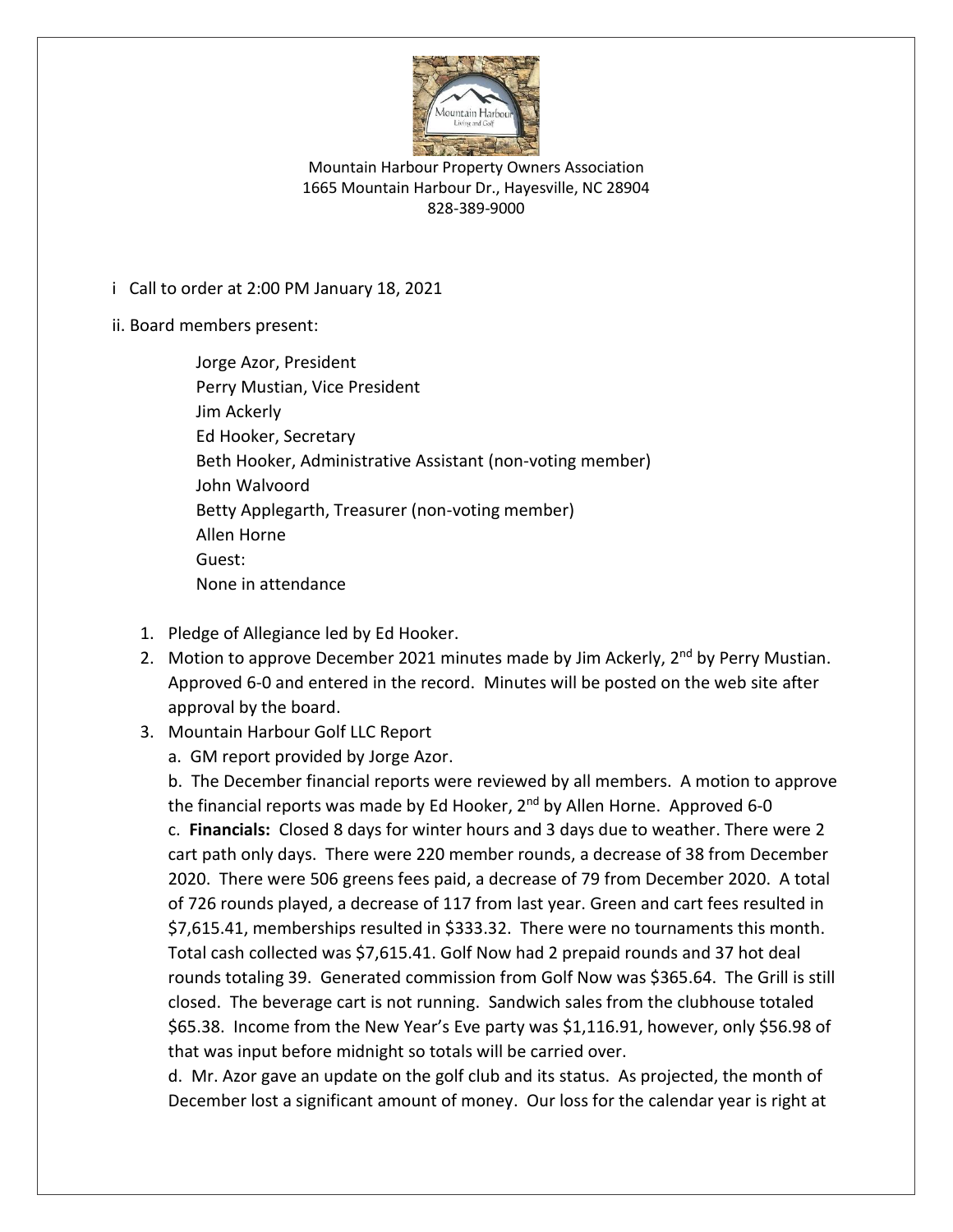

Mountain Harbour Property Owners Association 1665 Mountain Harbour Dr., Hayesville, NC 28904 828-389-9000

\$96,797.65. Approximately \$25,000.00 of that loss is through depreciation of assets. Even though this loss is significant, we are making progress toward our goal of making the golf course self-sufficient.

e. Closing the golf course on Monday and Tuesday is resulting in a savings of approximately \$1,500.00 per day. The days closed is also affecting the lower number of rounds per month that were realized last year.

f. Mr. Azor once again emphasized the need for a strong membership drive to improve our financial footing.

g. Golf course improvement projects are well underway. The Friends of Mountain Harbour are coordinating with our superintendent on projects.

h. Crisp Paving has started repairing some of the cart path. They needed to suspend much of the repair due to the softness of the ground and access to the cart paths with heavy equipment.

i. As discussed in previous meetings, the tractor was damaged while being used on a project on Mountain Harbour Drive. As such, a motion was made by Mr. Ackerly to have the POA pay for repairs of the tractor so it can be returned to service as soon as possible. 2<sup>nd</sup> by Mr. Mustian. Carried 6-0.

# **Financials:**

- **a.** The financial statements of the POA for December were presented by the president. A motion to approve the financial statements was made by Jim Ackerly, 2<sup>nd</sup> by Perry Mustian. Carried 6-0.
- **b.** We have taken positive steps to improve financial position. We have gone from approximately \$346,000.00 to \$427,000.00 cash on hand. The president emphasized the need to improve and expand our reserve funds.
- **c.** Our largest expense is the ground maintenance portion of the budget. Last year it was right at \$90,000.00, this year it is \$91,600.00. The next most expensive line item is road maintenance that comes in at \$57,000.00

## **Maintenance:**

a. At the last meeting, discussion was had about property owners having access to their lots on the Pinnacle section of the development. Mr. Ackerly reported that Mr. Ledford is waiting to hear from a contractor with brush cutting capabilities to give us an estimate on how much it will cost to remove the overgrown brush. Once that is accomplished,